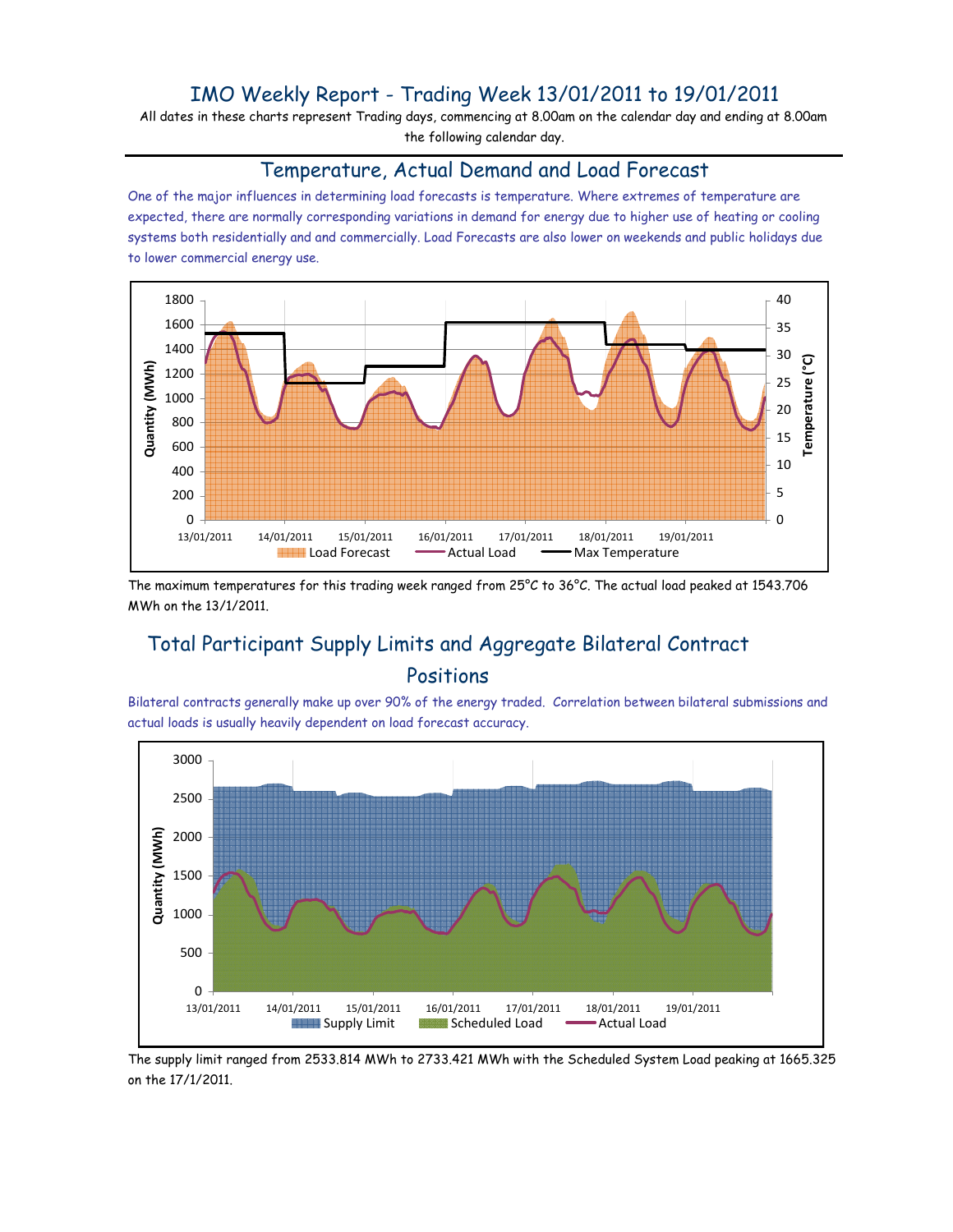### Net Balancing Market Trades

Bilateral contracts and STEM trading are generally based on the forecast energy requirements of Participants. When the forecast requirements are higher or lower than the actual requirements for a day, this Market energy must be bought and sold in the balancing mechanism. This graph shows the estimated net balancing trades.



The majority of the balancing activity this week occurred within Balancing Supply. The maximum balancing demand for the week reached 130.455 MWh on the 18/1/2011. The maximum balancing supply for the week reached -331.168 MWh on the 17/1/2011.

### Total Traded Energy

This chart represents a comparison between the total net energy that is traded in Bilateral Contracts, the STEM and the balancing mechanism Balancing Supply represents cases in which the total contract position is greater than the demand and customers must supply energy back to balancing. Balancing Demand represents cases in which the total contract position is less than the demand and customers must purchase energy from balancing.



Total balancing supply equalled -33306.4 MWh whereas total balancing demand equalled 1969.23 MWh. The Total STEM Traded quantity was 19993.244 MWh, with the STEM Clearing Quantity ranging between 8.387 MWh and 120.645 WMh.